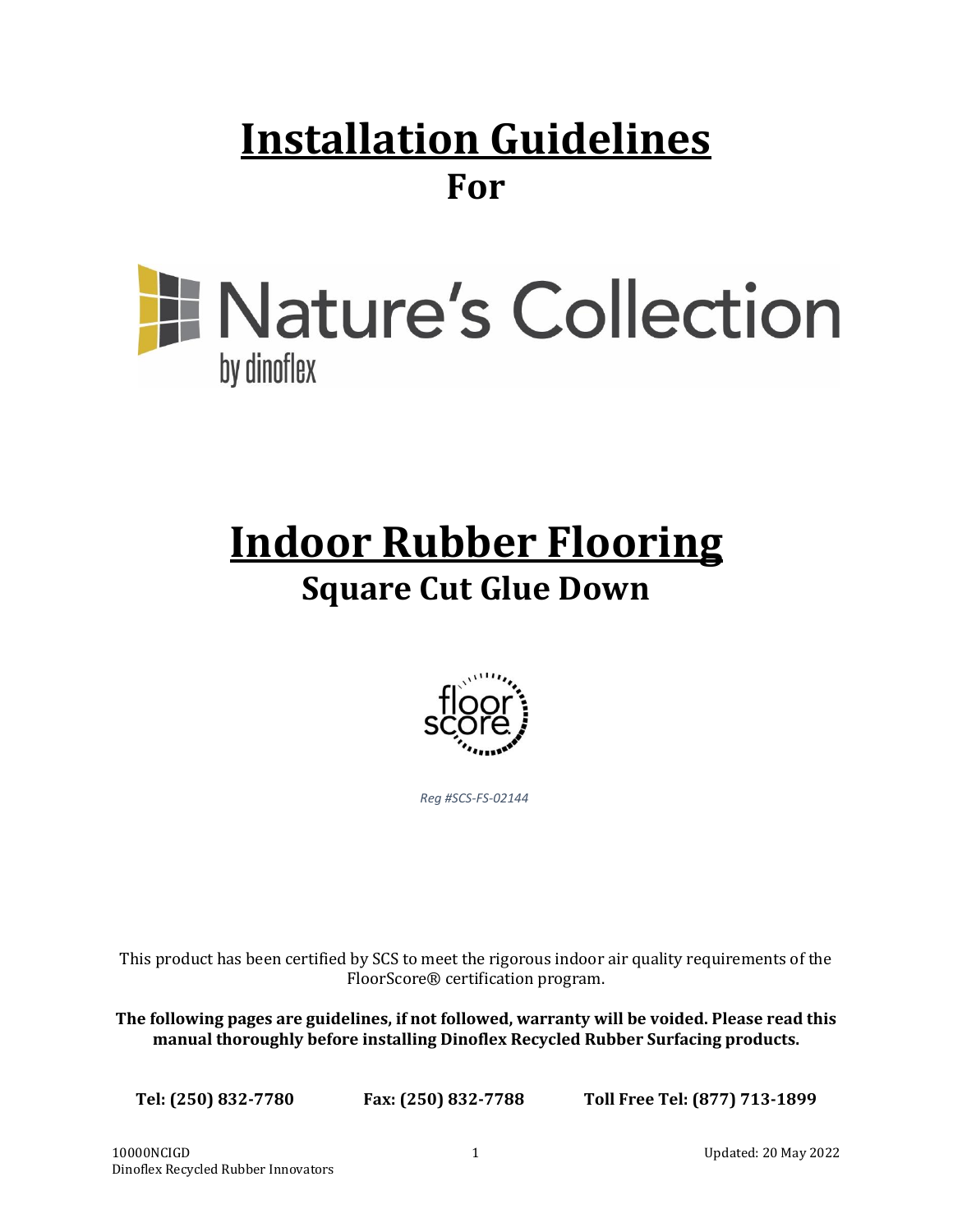### TABLE OF CONTENTS

| <b>SECTION</b>         |                                         | <b>PAGE</b>    |
|------------------------|-----------------------------------------|----------------|
| I                      | <b>GENERAL INFORMATION</b>              | 3              |
| <b>PRODUCT</b>         |                                         |                |
| $\mathbf{H}$           | <b>MATERIAL STORAGE &amp; HANDLING</b>  |                |
|                        | <b>General Packaging Info</b>           | 3              |
|                        | Receipt of Merchandise                  | 3              |
|                        | Storage                                 | $\overline{3}$ |
| III                    | <b>TOOLS &amp; ACCESSORIES</b>          |                |
|                        | Tools and Safety Equipment Required     | 4              |
|                        | <b>Reducer Strips</b>                   | $\overline{4}$ |
|                        | Adhesive                                | $4 - 5$        |
| <b>INSTALLATION</b>    |                                         |                |
| IV                     | <b>SUB-SURFACE</b>                      |                |
|                        | Preparation of sub-surface              | 5              |
|                        | Concrete                                | $5-6$          |
|                        | Wood                                    | 6              |
|                        | Hazards                                 | $6 - 7$        |
| V                      | PREINSTALLATION                         |                |
|                        | <b>General Information</b>              | 7              |
|                        | <b>Chalk Lines</b>                      | 7              |
|                        | Mat Layout                              | $7 - 8$        |
|                        | <b>Acclimation - Dry Lay Process</b>    | 8              |
|                        | Cutting                                 | 8              |
| VI                     | <b>INSTALLATION</b>                     |                |
|                        | <b>General Installation Information</b> | 9              |
|                        | Mat Installation                        | 9              |
|                        | Clean Up Adhesive                       | 9              |
|                        | Logo Information                        | 10             |
|                        | Logo Installation                       | 10             |
|                        | Rolling                                 | 10             |
| <b>CLEANING</b>        |                                         |                |
| <b>VII</b>             | POST INSTALLATION CLEANING              | 11             |
| <b>FLOOR TREATMENT</b> |                                         |                |
| <b>VIII</b>            | RECYCLED RUBBER TREATMENT               | $11 - 12$      |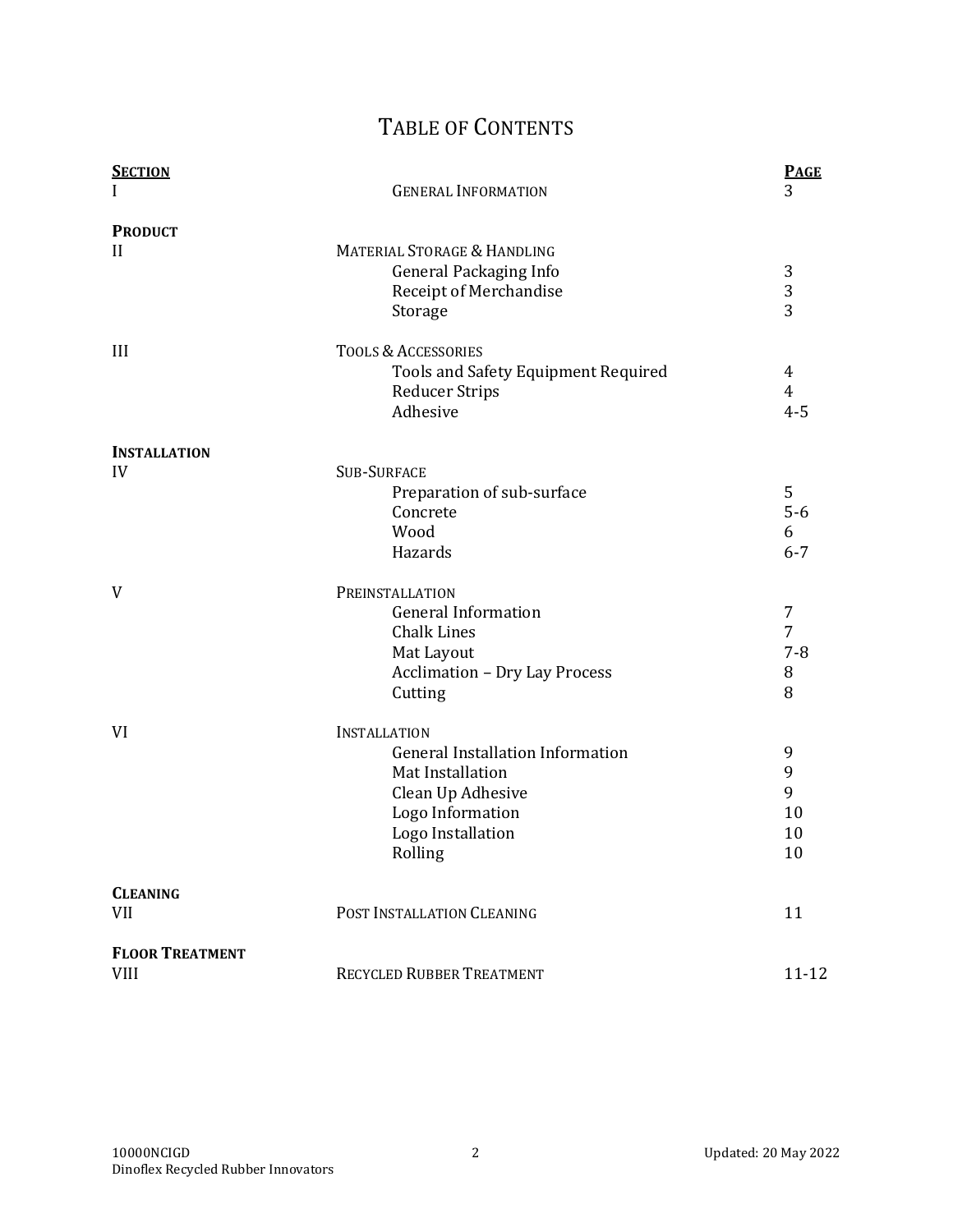#### **SECTION I – GENERAL INFORMATION**

- This installation method and mat format is a must for all areas in extreme temperature and humidity change, or where surface moisture may be present after installation, i.e. Retail and Commercial areas and entry ways.
- Product Information:
	- o Thickness Tolerance: +/- 0.5mm
	- $\degree$  Dimensions: 38" x 38" = 10.02 ft<sup>2</sup> (96.5cm x 96.5cm)
		- Dimension Stability: +/- 2mm

#### **SECTION II – MATERIAL STORAGE & HANDLING**

#### **General Information:**

• All Dinoflex products are packaged on wooden pallets, covered with a plastic cozy, and secured by metal strapping. (image below does not include metal strapping)



#### **Receipt of Merchandise:**

- It is recommended you double-check your order is correct.
- Inspect for any damage that may have occurred during transportation.
- Identify any other possible shortcomings.
- For your own protection, ensure that defective product is identified prior to the start of the installation.
	- o Notify your sales rep regarding any defective product immediately.
- Dinoflex is not responsible for any installation costs that occur because of defective product being installed.
- If adhesives were exposed to freezing temperatures, place indoors and bring to room temperature between 14°C (57°F) and 23°C (72°F) before using.
- Read technical data sheet and SDS for adhesive.

#### **Storage**

- Store product in a dry and clean area.
- Before placing any Dinoflex product in storage remove the pallet strapping.
- Leave plastic cozy on during storage.
- Adhesive must be stored above 18°C (65°F) in a dry heated space.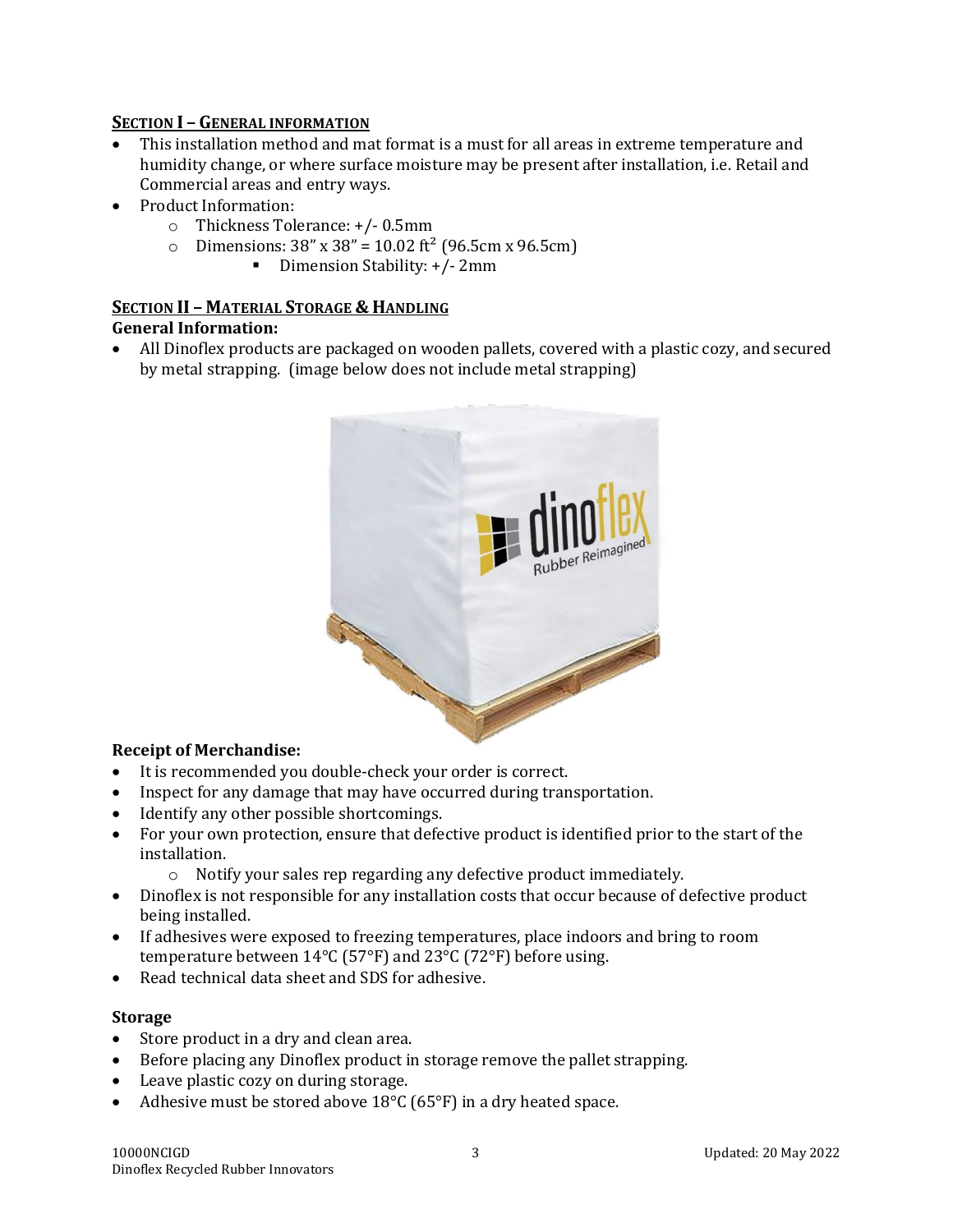#### **SECTION III – TOOLS & ACCESSORIES**

#### **Tools and Safety Equipment**

- Dinoflex Installation Guidelines installation video available at: <https://www.youtube.com/watch?v=VX6Aiz7vakc>
- A two-person installation is required for large areas (one to handle materials and one to handle adhesive).
- Safety glasses
- Rubber gloves and boots
- Heavy duty utility knife
- Measuring tape
- Transit level and straight edge
- Chalk snap-line
- 1/16" x 1/16" x 1/16" V- Notch Trowel
- Carpenter's square
- Putty knife
- Masonite board, plywood or kraft paper
- 858ml adhesive caulking gun, if needed to adhere reducer strip
- 50lb or 70lb roller depending on thickness
- DinoCoat Low Maintenance Floor Treatment

#### **Reducer Strips:**



#### **Sizes:**

- $5/16$ " (8mm) x 12' length
- $\bullet$  3/8" (10mm) x 12' length
- $\bullet$  1/2" (12mm) x 12' length
- $\bullet$  3/4" (20mm) x 12' length

#### **Adhesive:**

- Varying temperature ranges will affect curing times, viscosity and pot life of adhesive, possibly resulting in adhesion problems.
- Use safety glasses, rubber boots, and rubber gloves when applying adhesive. Do not allow adhesive to cure on your hands.
- Room must be well ventilated.
- For first aid and safety instructions see labels on can and the safety data sheet.
- If adhesives other than the products listed below are being used, this could void the warranty. Contact Dinoflex for verification.
- For detailed information and product use, refer to Technical Product Data Sheet, included and adhesive.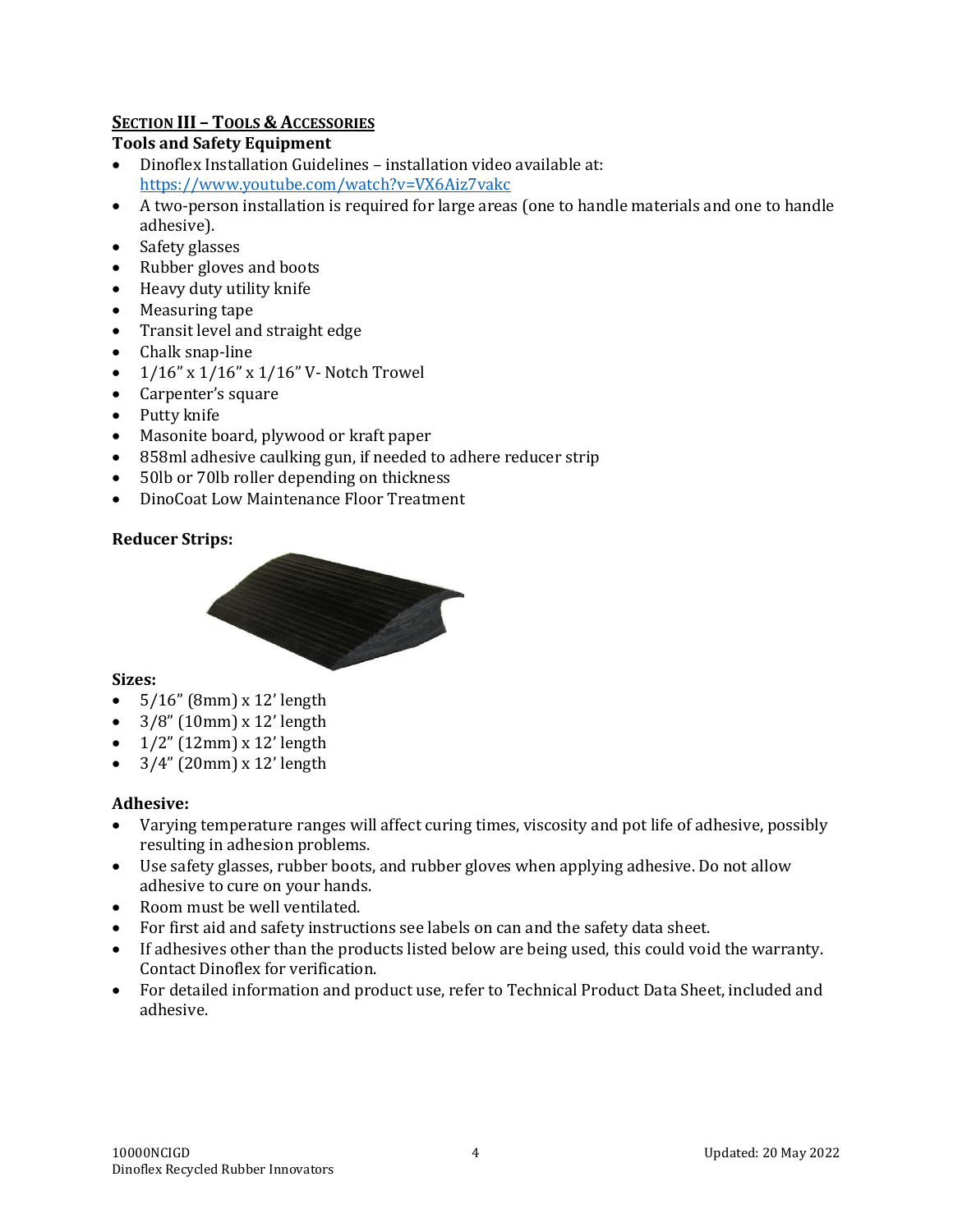#### **DinoGrip Adhesive (V.O.C. compliant)**

- Single component polyurethane adhesive
- $\bullet$  4 US gallons: 57lbs (25.8kg)
- Approximate coverage:  $400 \text{ft}^2$  (37.16m<sup>2</sup>)
- 1/16" V-notched trowel
- 12-month shelf life

#### **Chemrex Urethane 948 (V.O.C. compliant)**

- Single component polyurethane adhesive
- 858ml gun grade: (29oz tube)
- Approximate coverage:
	- $1/8$ " (3mm) bead = 345 lineal feet
	- $3/16$ " (5mm) bead = 153 lineal feet
	- $\bullet$  1/4" (6mm) bead = 86 lineal feet
	- $\bullet$  5/16" (8mm) bead = 55 lineal feet
	- $\bullet$  3/8" (10mm) bead = 40 lineal feet
	- 12-month shelf life
- It is not uncommon for a moisture cure urethane product to develop a slight skin on the top surface in the can.
- The product is still good; simply remove the skin and mix adhesive well.
- Refer to batch number on adhesive and contact Dinoflex to determine if it has expired.
- Dinoflex is not responsible for adhesive used past its expiration date.

#### **SECTION IV –SUB-SURFACE**

#### **Preparation of the Sub-surface**

- The sub-surface must be flat/smooth, clean and dry, structurally sound and all debris including old adhesive must be removed.
	- o Scraping may be required to remove debris.
- Expansion joints in the concrete are designed to allow for expansion and contraction of the concrete. If a floor covering is installed over an expansion joint, it will likely fail in that area. Use expansion joint covers designed for resilient flooring.
- Particleboard, chipboard, Masonite and Lauan Plywood are not considered suitable underlayment.
- If installing on an incline surface, start at the bottom and move up the surface to avoid sliding of the mats.
- Debris left under mats will cause height variations, telegraphing and undulations.
- If the sub-surface has been previously sealed or finished the surface may need to be stripped and cleaned to ensure an adequate bond.
- Petroleum distillates (e.g. solvents) as well as liquid animal fats may cause the surface bonding to fail. Test results for other harmful chemicals and compounds may be available on request.
- Contact Dinoflex for verification.

#### **Concrete Sub-Surface**

- New concrete sub-floors must be thoroughly cured and free from hydrostatic pressure (a minimum of 30 days after pour).
- Consult adhesive specifications for allowable moisture tolerance.
- Concrete substrates should not exceed 90% RH and/or 5lbs x 24-hours x 1000 sq. ft.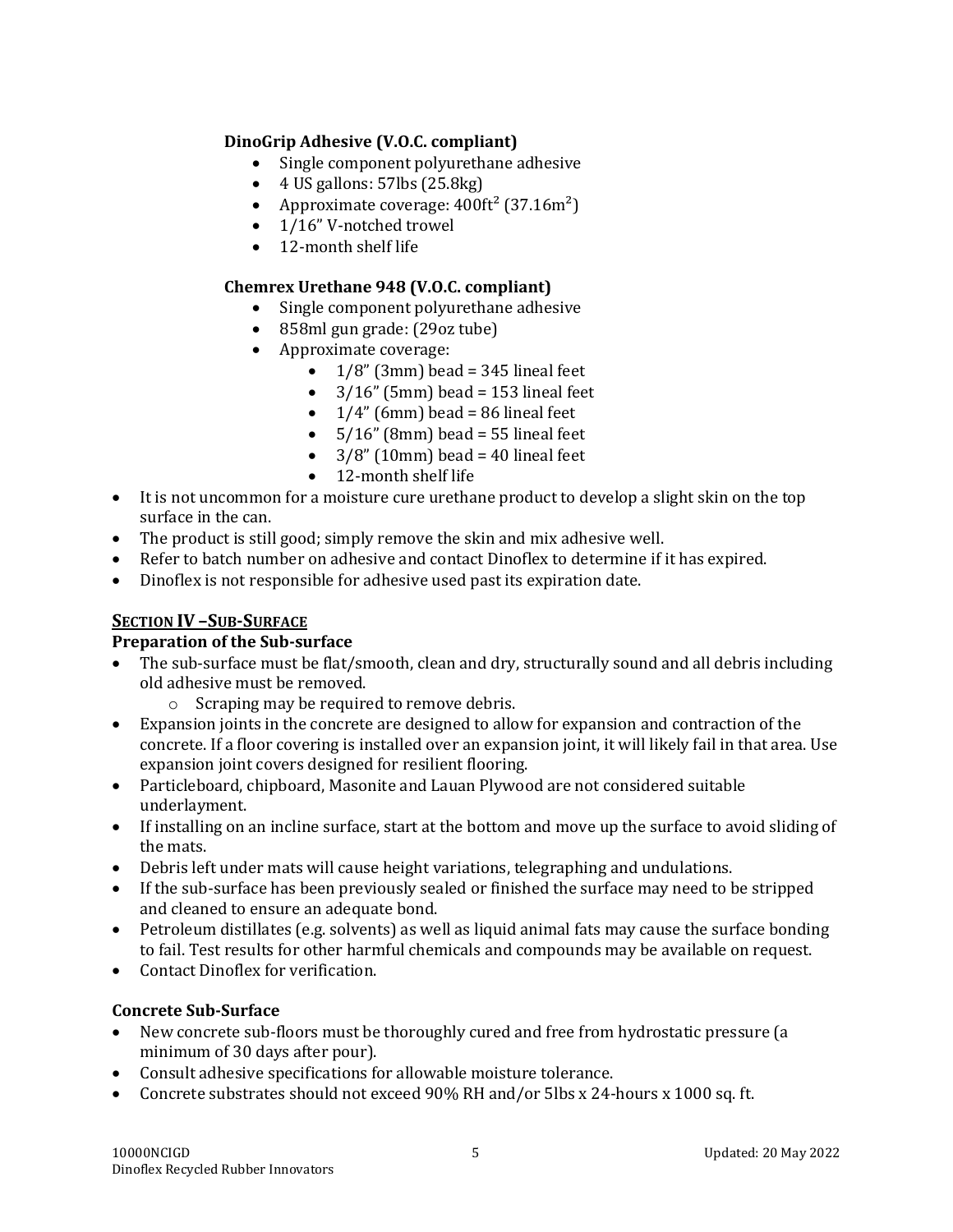- It is essential that pH tests be taken on all concrete floors. This must range between 7 and 9. If it does not, the sub-floor must be neutralized prior to the beginning of the installation. **These tests must be documented.**
- Moisture vapor emissions test in accordance to ASTM F1869 and relative humidity in concrete test in accordance to ASTM F2170 must be completed.
- Sub-surface must be smooth and level to a tolerance not exceeding 1/8" in 10 lineal feet.
	- o The Concrete Surface Profile (CSP) must achieve a requirement of CSP2.
- If existing concrete is too rough, or does not meet the above criteria, apply a Portland cement based leveling compound to smooth and level the surface. Follow all leveling compound manufacturer's instructions.
- Moisture is the single most significant factor that causes bonding failure to the sub-surface.
- Warranty is not applicable if specified moisture ranges are not adhered to.

#### **Wood Sub-Surface**

- Wood sub-surface must be a minimum of 1" thickness, and free from any flex movement. (5/8" on joists with a 3/8" overlay is acceptable).
- New plywood should be acclimatized for a 48-hour period prior to installation of the rubber flooring.
- CDX exterior smooth one side is suggested for new wood substrates.
- Secure all nails and screws to prevent future protrusion.
- Any cracks, holes, rough or uneven areas should be patched with a polymer-modified cement leveling compound and/or sanded to achieve a smooth surface.
- It is vital that a moisture test be completed prior to installation with records kept. No less than 20 spot checks per 1000 sq. ft. should be observed. Any readings higher than 13% are not acceptable and installation must wait until levels are at or under 13%.
- Moisture is the single most significant factor that causes bonding failure to the sub-surface.
- Warranty is not applicable if specified moisture ranges are not adhered to.

#### **Hazards**

- **Silica Warning:** Concrete, floor patching compounds, toppings, and leveling compounds can contain free crystalline silica. Cutting, sawing, grinding, or drilling can produce respirable crystalline silica (particles 1- 10 micrometers). Classified by OSHA as an IA carcinogen, respirable silica is known to cause silicosis and other respiratory diseases. Avoid actions that may cause dust to become airborne. Use local or general ventilation or provide protective equipment to reduce exposure to below the applicable exposure limits.
- **Asbestos Warning:** Resilient flooring, backing, lining felt, paint, or asphaltic "cutback" adhesives can contain asbestos fibers. Avoid actions that cause dust to become airborne. Do not sand, dry sweep, dry scrape, drill, saw, bead blast, or mechanically chip or pulverize. Regulations may require that the material be tested to determine the asbestos content. Consult the document "Recommended Work Practices for Removal of Existing Resilient Floor Coverings" available from the Resilient Floor Covering Institute.
- **Lead Warning:** Certain paints can contain lead. Exposure to excessive amounts of lead dust presents a health hazard. Refer to applicable federal, state, and local laws and the publication "Lead Based Paint: Guidelines for Hazard Identification and Abatement in Public and Indian Housing" available from the United States Department of Housing and Urban Development.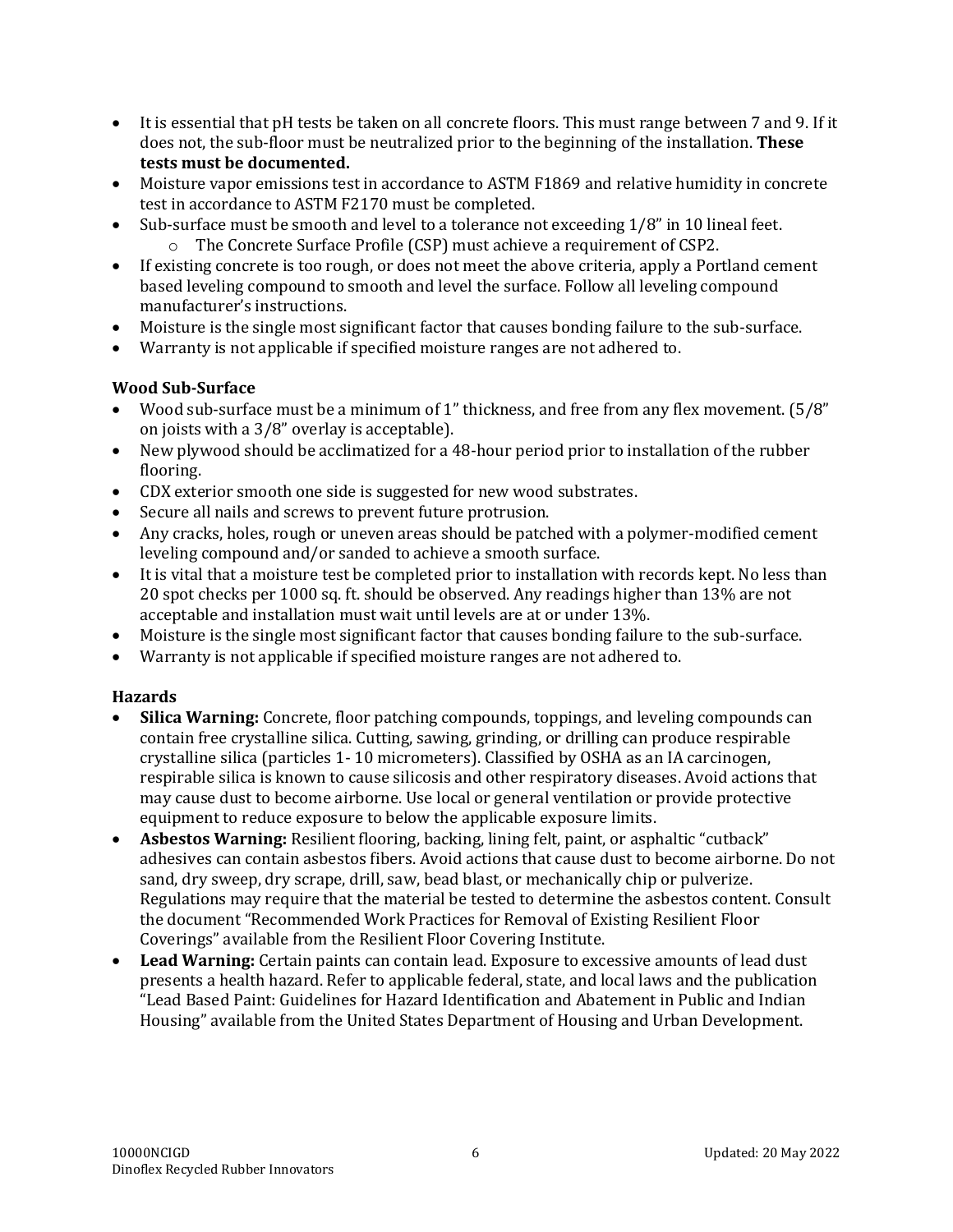#### **SECTION V – PRE-INSTALLATION**

#### **General Information**

- Prior to installing Dinoflex Recycled Rubber Flooring, ensure all other trades have completed their work schedules.
- The use of Masonite board, plywood or kraft paper should be used to protect the rubber flooring from damage and debris.
- Product, sub-floor and adhesive must be of the same temperature. This should be checked using an infrared digital thermometer.
- Dinoflex is not responsible for any product failure if proper floor preparation and/or installation procedures are not followed.
- Check ambient temperature.
- All HVAC systems must be fully operational 24-hours prior to beginning the acclimation process.
- Rubber flooring may be installed between temperatures of  $14^{\circ}C$  (57°F) and 23°C (72°F).
	- o Room temperature must be consistent during the entire installation.
	- o Large fluctuations in temperature or humidity will cause expansion or contraction.
- In-floor radiant heat should be shut off for 24-hours prior to acclimation (72-hours prior to installation), be shut off throughout installation and remain off for 72-hours after installation is complete.
	- o It is recommended that surface temperature does not exceed 25°C (77°F)

#### **Chalk Lines**

• Locate the midpoint of the room, chalk a start line down the center. Chalk another similar start line 90° to the first one. (Figure 1)



#### **Mat Layout**

- Each mat is marked with a label stating:
	- o **This Side Down** do not remove these labels until final glue down commences.
	- $\circ$  Make sure that all mats are laid down with the "label" pointing in the same direction. (I.e. Bottom right corner)
	- o Install mats same side up as received, **Do Not Flip Over** (I.e. sticker bottom right)
- The installer should have all relevant information about the mat arrangement from the owner.
- Begin mat layout from the point where the two chalk lines intersect.
- Work outwards in both directions.
- Start second row on either side of the center line towards the chalk line.
- Make sure that second row is installed by staggering mats.
	- o This will avoid any four corners from meeting at one spot. (see figure 2)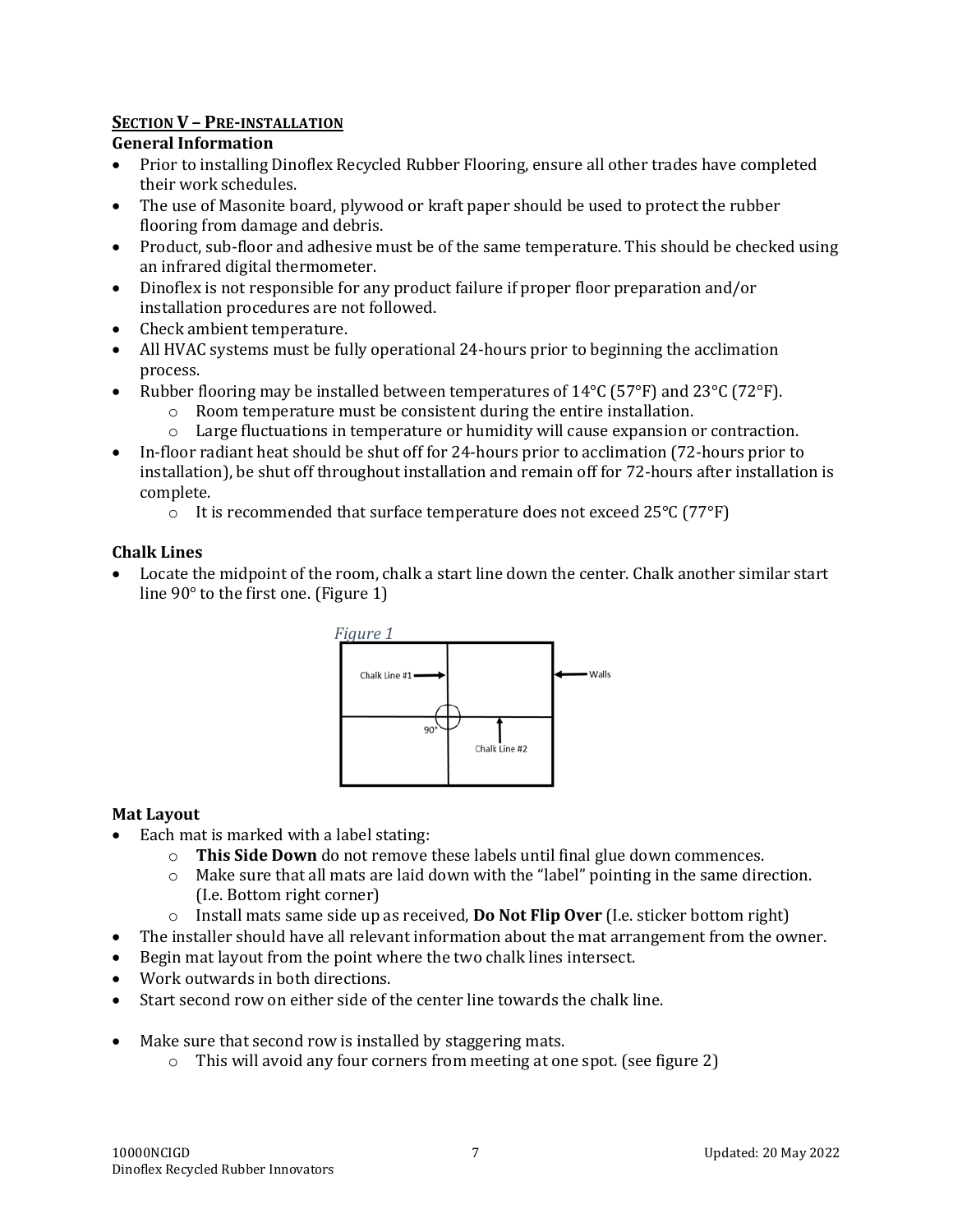





#### **Acclimation and Dry Lay**

- *Acclimation/Dry Lay Checklist is required to be completed or warranty will be void.*
- A minimum of 48 72 hours before starting the installation.
	- o Storage longer than 2 weeks will require a longer acclimation period.
	- $\circ$  Mats in the lower portion of the stack will compress to a greater degree than those in the upper portion.
	- $\circ$  A mat laid down in the morning hours at 0°C (32°F) would be a different size than a mat laid at 20°C (68°F) later in the day.
	- o Acclimation should only begin once the sub-surface has reached a temperature between 14°C (57°F) and 23°C (72°F).
- Lay out all mats on the sub-surface in piles of 2 or less:
	- $\circ$  Be sure to mix mats from several different pallets to blend minor shade variations.
	- o Allow them to acclimate until they have reached a consistent size.
		- Some products under certain conditions have shown expansion and contraction in size of up to  $1/8$ " (3.2mm).
	- o Check for any shading or uneven color distribution.
		- This is not considered to be a product defect.
		- EXECT Rotating the mat  $90^{\circ}$  or installing it in a less visible area may help improve the effect.
	- o Inspect all mats for visible defects**.**
		- Ensure the defective product is identified prior to the start of the installation, notify Rep/Dealer immediately.
			- Labor will not be covered if any defective product is installed.
		- Scythe marks are inherent in the manufacturing of recycled rubber flooring products and are considered normal.
		- Certain lighting conditions can accentuate these marks and as such is not considered a product defect.

#### **Cutting**

- Lay mat on a flat surface, hold the metal straight edge on the cut line, and cut with sharp utility knife.
- Keep scoring the cut until separated.
- Change or snap off blades frequently to ensure clean cuts.
- For odd angles, circular patterns, etc. a cardboard template is suggested.
- Join factory edges together. Hand cut edges should be used against the perimeter walls only.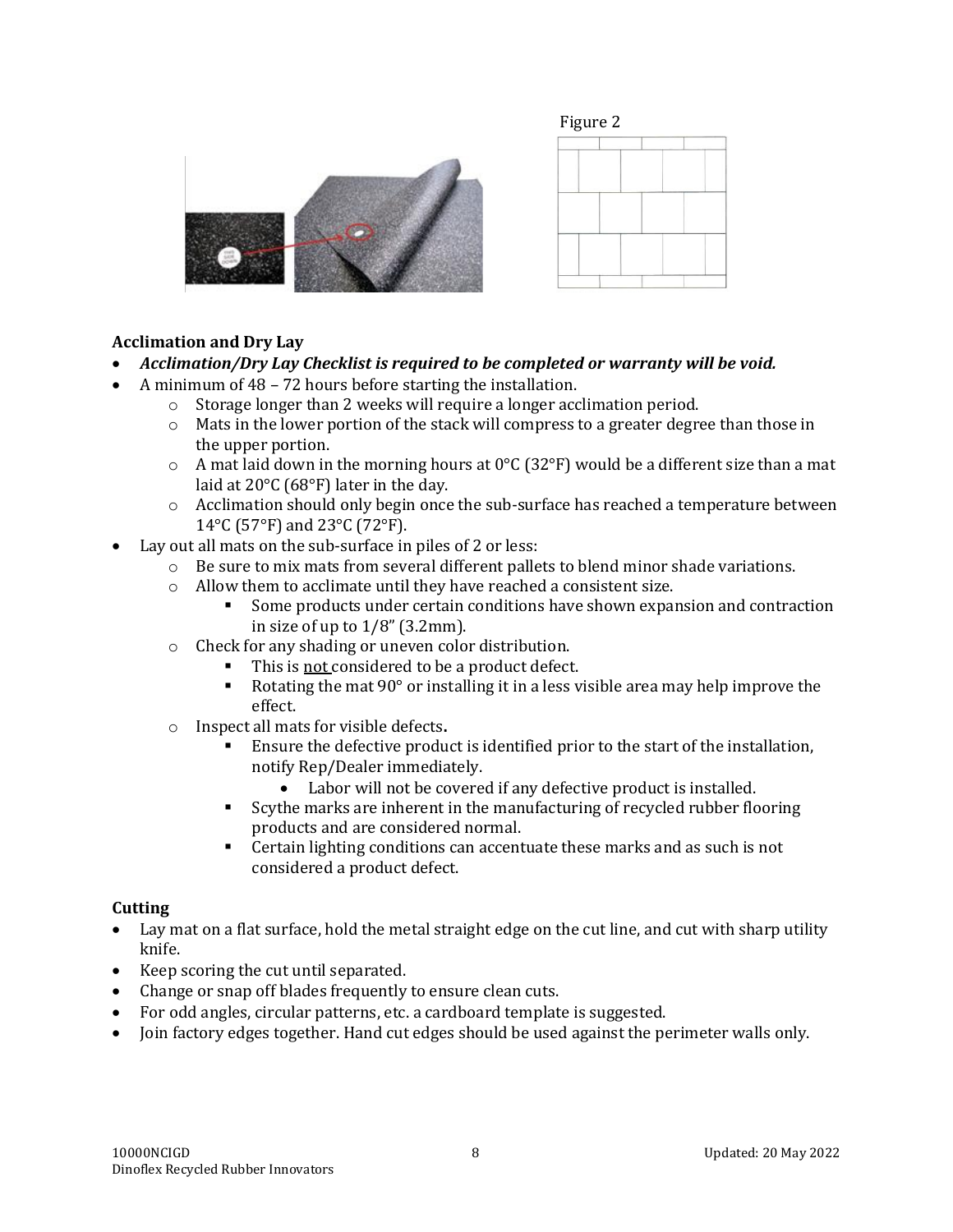#### **VI – INSTALLATION**

#### **General Installation Information**

- **Do not install** the mats if they are not square and the appropriate thickness has not been reached.
- Intended for indoor use only and should not be installed in areas where the temperature is inconsistent.
	- Glue down installation is required for all square edge mats.
	- Refer to adhesive label for working time.
	- Ensure to work in small areas, 2-3 mats at a time so the adhesive does not set or skin over before laying the mat.
	- Avoid uneven spreading or the use of a larger trowel. Excess adhesive can result in adhesive coming up between the seams.
	- Remove excess adhesive from the sub-floor within 10 minutes with a putty knife so it does not cure. Cured adhesive on an adjacent row will cause height variations.
	- Tape is not required; certain tapes will leave residue and cannot be removed from the top surface without possible damage.
		- $\circ$  Low tack painters' tape can however be used but needs to be removed immediately after install.
	- Attach reducer strip to mats with Chemrex adhesive or caulking if needed.

#### **Mat Installation**

- Put the mat that you are installing on top of the mat already glued down and pull towards the area you want to fill until the mat falls into place, then firmly press the mat up to edge of the existing mat.
	- o Pushing the mats too tightly together will cause the seams to peak.
- This will keep excess adhesive from protruding between the seams. (see figure 3)



- Leave  $\frac{1}{4}$ " gap to all walls for mat expansion.
- Allow 72-hours setting time before post install cleaning.
- Avoid heavy traffic or rolling loads during curing to prevent indentation or movement of mats.
- Never leave adhesive ridges or puddles. They will telegraph through the material.

#### **Clean Up Adhesive**

- Do not get adhesive on the top surface of the rubber flooring as it is impossible to remove when cured.
	- o Immediately use a clean damp cloth to remove any adhesive.
- Dinoflex does not warranty product where the attempt to remove adhesive has been made. Any damage to the mat because of adhesive removal is solely that responsibility of the installer.
- Contact your Dinoflex supplier immediately for suggested cleaning methods if this happens.
- Caution: the use of mineral spirits can cause the area to appear darker.
- Intense scrubbing of the seams will also darken the edges.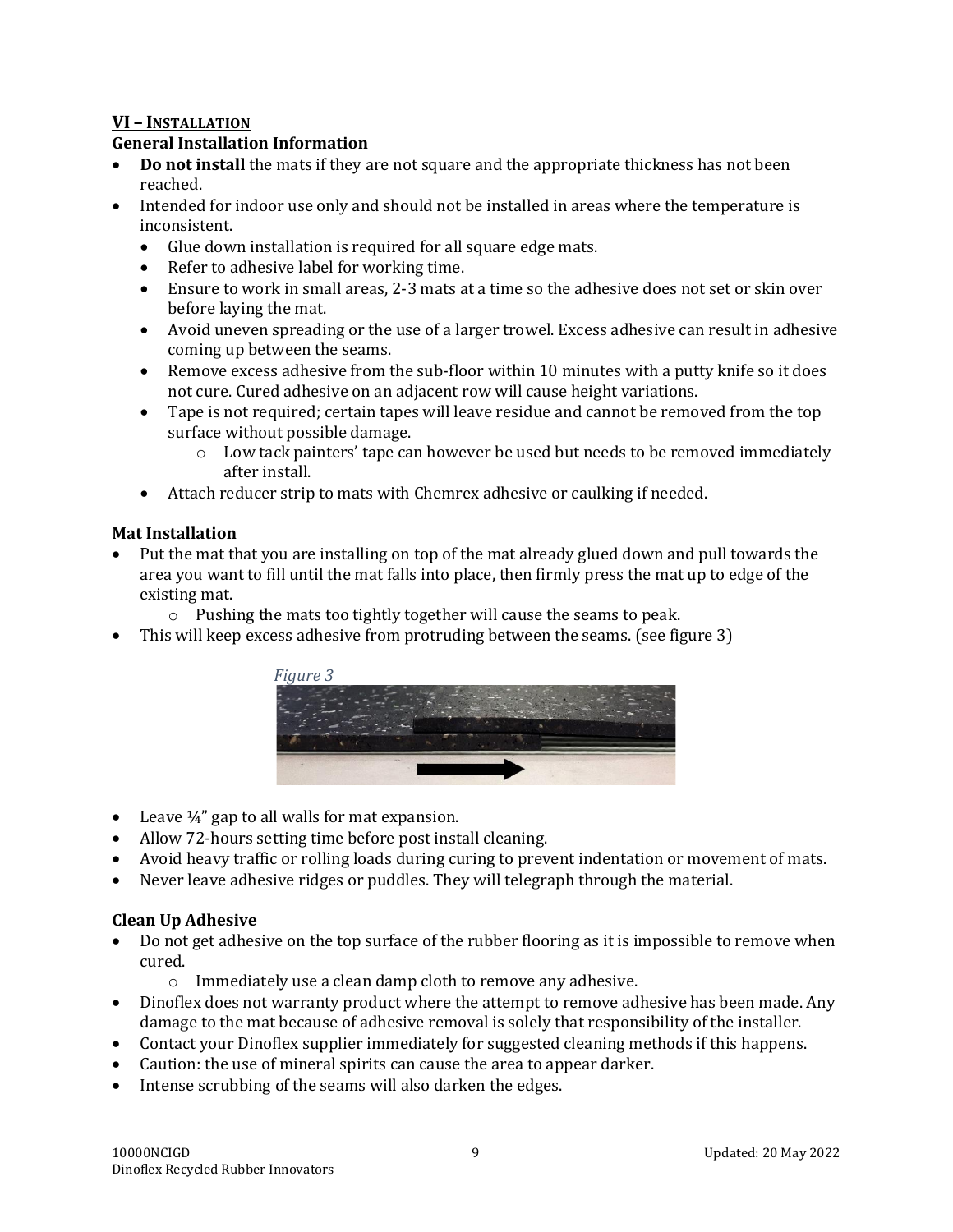#### **General Logo Information**

- All logos are assembled at the factory prior to being shipped to ensure a precise fit has been achieved.
- Logos do not ship assembled.
- Logo pieces are labelled and supplied with reference graphic for installation.
- Use care when handling logo pieces to protect them from damage or loss.
- Logos are packaged depending on size:
	- o One mat logos are usually packaged in a separate box.
	- o Larger logos are packaged on top of the pallet.
	- $\circ$  Smaller pieces are always packaged separately in either a plastic bag or small box.

#### **Logo Installation**

- Before starting the logo installation, confirm required logo location from site drawings or by confirming with building owner.
- Acclimate and dry lay as per guidelines previously mentioned above.
- While acclimating and dry laying tape all logo piece in place. (low tack painters' tape may be used to hold pieces in place during this step, but tape must be removed immediately after logo is installed).
- Carefully remove logo and place to the side.
- Spread adhesive in area of logo placement as per the logo layout as directed above.
- Be extremely careful not to use too much adhesive, as it could seep through the small piece seams onto surface of the logo mat. Do not get adhesive on the top side of any logo pieces.
- If adhesive does get on the top side of the logo immediately wipe with a clean damp cloth.
- Carefully place background mat and logo pieces into place, starting with larger pieces.
- Gently adjust pieces to ensure a good fit.
- Continue to install surrounding floor, being careful to protect logo from all traffic.
- Cover with Masonite board, plywood or kraft paper until the remainder of the installation is complete.

#### **Rolling**

- Roll each row as completed or within 15 20 minutes. Also roll the entire area at the end of each day
- Work in all directions. North to South and East to West.
	- $\circ$  Do not twist or pivot the roller or your feet as it will stretch the mats, roll in a long straight line.
	- $\circ$  Adhesive is slippery when first spread and mats can shift position even if only slightly.
	- $\circ$  Too much rolling or too heavy of a roller could cause the mats to buckle and adhesive to move upwards through the seams.
	- $\circ$  Furthermore, stretching of the rubber flooring can eventually lead to gaps between the mats.
	- o Roll slowly, rolling too quickly could affect the bond of the adhesive.
	- o Do not roll right along edge of mat, always try to overlap on the seams.
- No foot traffic of any kind should be allowed for the 48-hours, allow 72-hours for maximum strength.
- When rolling a logo, place a piece of Masonite board or plywood overtop to stop small pieces from moving.
- Roller Guideline:
	- $\circ$  5/32"-1/4" (4mm-7mm) mat thickness use 50lb roller
	- $\circ$  Thicker than 5/16" (8mm) mat thickness use 70lb roller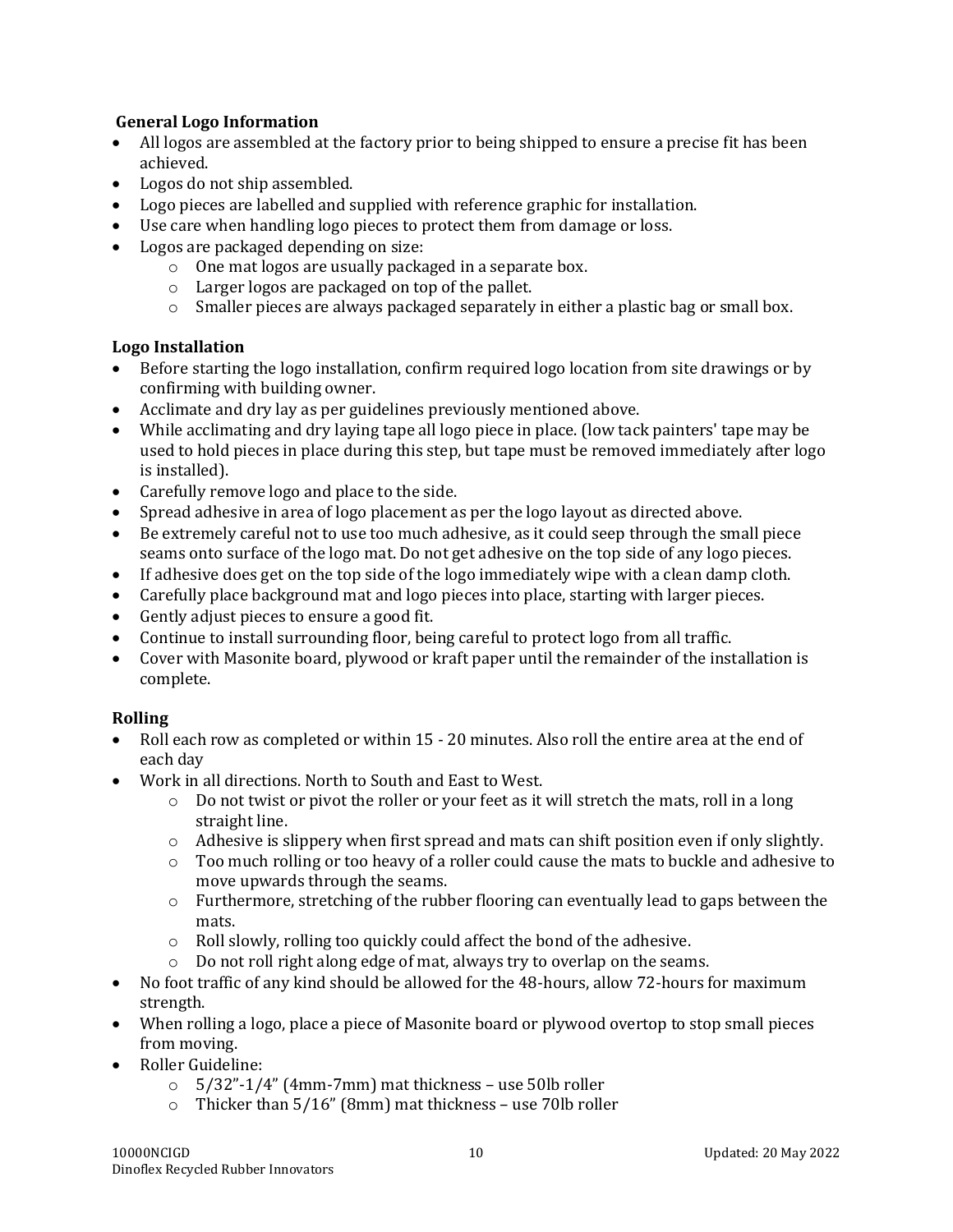#### **VII – CLEANING**

#### **Post Installation Cleaning**

- When installation is complete, and adhesive is fully cured (at least 72-hours).
	- $\circ$  Sweep floor to remove any debris, then dust mop thoroughly to remove all surface dust and dirt using a dust mop or microfiber mop.
	- o Use a neutral PH Cleaner or DinoClean. (see dilution rates on label).
	- o Do not use any oil base cleaners as they will deteriorate the mats.
	- o Damp mop with DinoClean Concentrated Recycled Rubber Floor Cleaner diluted with a warm water; use a microfiber mop.
		- Use a two-bucket system and change the water frequently.
	- $\circ$  If floor has an excessive amount of dirt or dust present, additional cleaning with a lightweight auto scrubber may be required.
		- An RPM of 185 and brush pressure between 35 and 85lbs are recommended.
		- **•** If disc type equipment is used, be sure to use a soft nylon brush, not a pad.
	- o Do not flood floor.
	- o Allow to dry thoroughly.
	- $\circ$  Apply a treatment of DinoCoat according to instructions provided by Dinoflex if desired.

#### **VIII – FLOOR TREATMENT**

#### **Recycled Rubber Treatment**

- DinoCoat must be used with all Nature's Collection flooring. Failing to do so will void the warranty.
- Mats with a predominance of light-colored EPDM will be easier to clean and maintain if treatment is applied.
- Application Guide:
	- o Preparation:
		- **Ensure floor has been completely cleaned and free of any dust, dirt or debris.**
		- Ensure floor is completely dry before applying DinoCoat
		- Isolate or close off area(s) that will have DinoCoat applied
		- Line mop bucket with garbage bag to eliminate DinoCoat from entering the bucket and eliminate the possibility of foreign substance or unwanted chemicals
	- o Applying DinoCoat:
		- Pour DinoCoat into a bucket, using a roller or microfiber mop and slightly wringing it out so the mop is fully saturated but not dripping.
		- Apply a thin coat starting at the entrance way and outline the room along the baseboards, do a 180° turn back to the 3rd wall and cover the rest of the area working back and forth. (See below image)
		- Set up all caution/wet floor signs to ensure there is no traffic on floor while DinoCoat is drying.
		- DinoCoat must be completely dry before applying subsequent coats (minimum 1 hour). Drying times will vary with temperature, humidity and ventilation.
		- When applying second coat, be sure to move in opposite direction from first coat.
- DinoCoat is recommended to improve the visual effects of shade variation and uneven distribution of color granules.